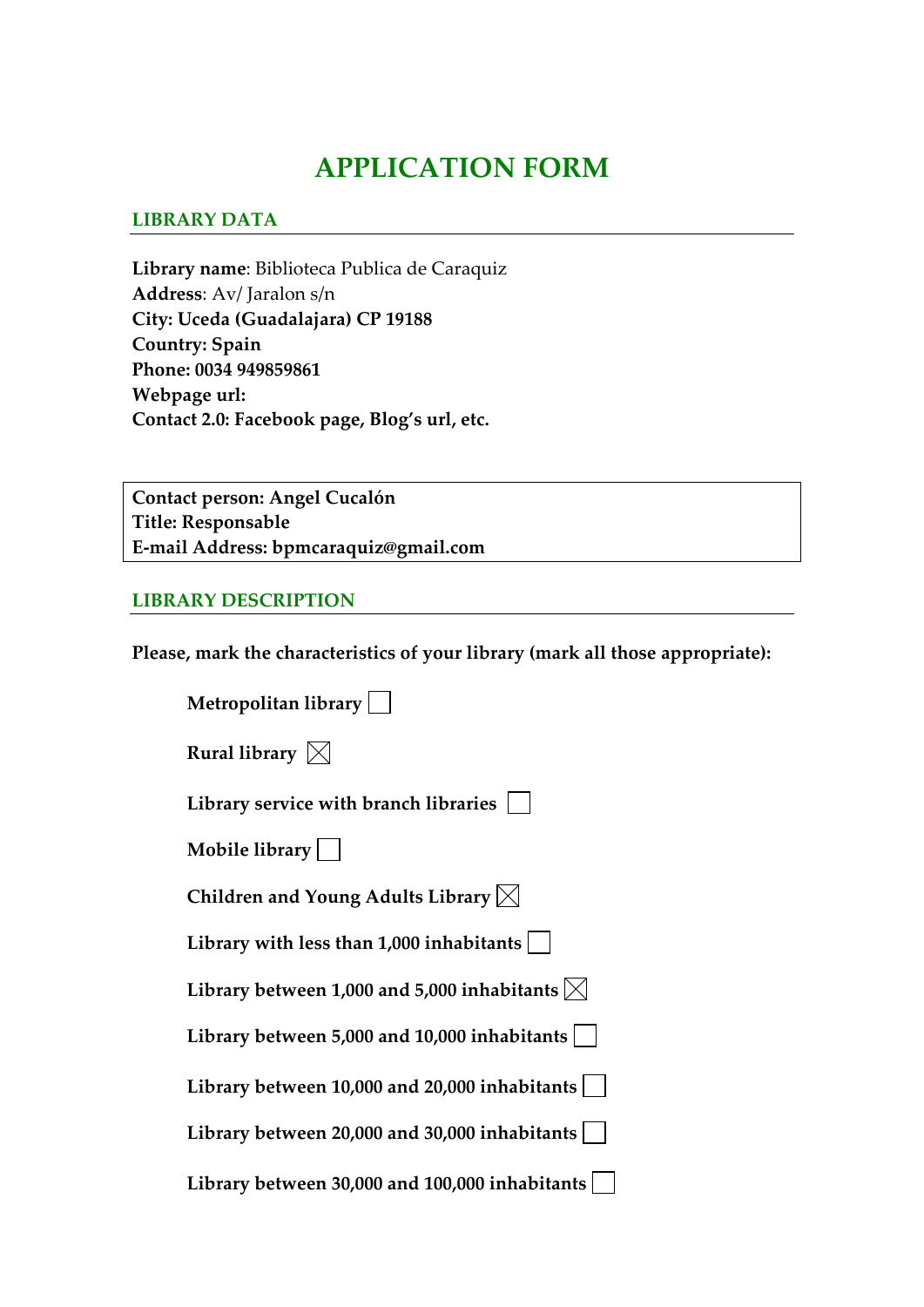**Library between 100,000 and 200,000 inhabitants**

**Library between 200,000 and 500,000 inhabitants**

**Library with more than 500,000 inhabitants**

## **MORE INFORMATION**

**Please, tell us a bit more about your library, pictures are also welcome:** 

**Short description: The public Caraquiz ‐ Uceda library is located in the cultural center of a neighborhood that is far from the urban center. Users are children who come to some different activities, and adults who mainly come to the library to borrow books and Dvds. The library has more than 4000 books (for adults, adolescents and kids), including an English book section. It also has DVD, CDs and Audio files. There are also activities such as workshops and storytelling for children. On Tuesday a group of people meet to speak about a book. This is a popular activity that has a lot of members. There is internet connection (Lan and wifi) for everybody who wants to navigate the internet, with the library´s computers or with their own laptop. We receive donations and we collaborate with NGOs that send these books to South American libraries**

**Current library programs:** 

**Liber Marc**